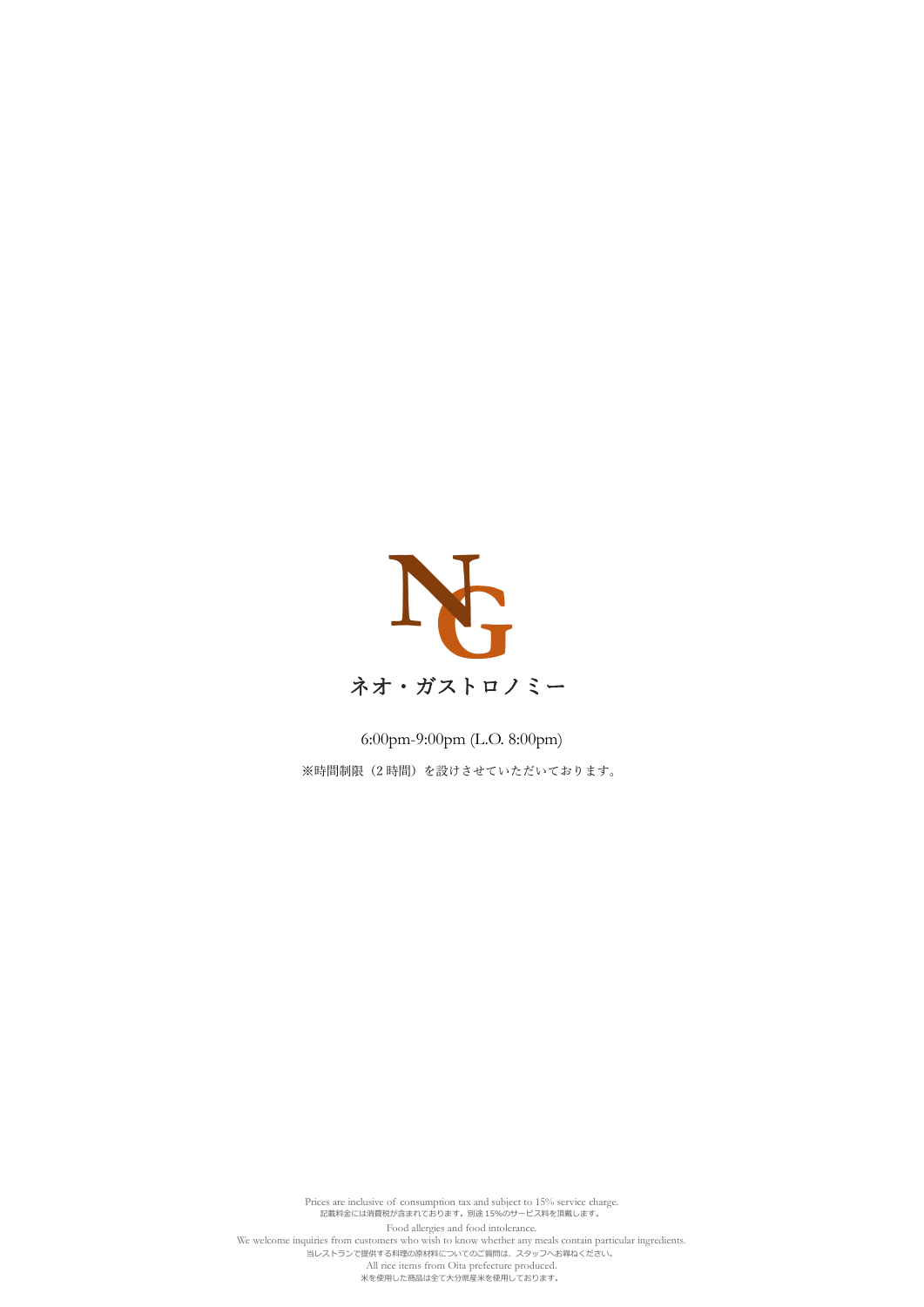

### 「テロワール」

**Amuse**/**Appetizer**/**Fish Main or Meat Main**/**Dessert** 食前のお愉しみ/前菜 1 品/魚料理 or 肉料理/デザート

## ¥8,500

**Kitsuki shirasu, fava beans**

杵築産 しらす そら豆

**kabosu-flounder, Oita strawberry**

かぼすヒラメ 大分県産ベリーツ

**\*\*\***

**<<Your choice of main dish>>** <<お好みのメインディッシュを 1 種類お選びください>>

**Bungo suido Sakura snapper, saffron sauce américaine**

愛海の恵み 豊後水道産 桜鯛 サフランアメリケーヌ 又は

**60g charcoal grilled Kyushu beef sirloin, salt tomato**

### 九州産ビーフステーキ 60g 潮トマト

#### +¥1,000

**\*\*\***

**Yufuin yogurt, asparagus**

「由布院チーズ工房」ヨーグルト グリーンアスパラガス

**coffee or tea**

コーヒーまたは紅茶

**Pair your menu with 3 glasses of matching** ペアリング 3 種

**Pair your menu with 3 glasses of matching non-alcohol** ノンアルコール ペアリング 3 種

+ ¥3,500

Prices are inclusive of consumption tax and subject to 15% service charge. 記載料金には消費税が含まれております。別途 15%のサービス料を頂戴します。 Food allergies and food intolerance. We welcome inquiries from customers who wish to know whether any meals contain particular ingredients. 当レストランで提供する料理の原材料についてのご質問は、スタッフへお尋ねください。 All rice items from Oita prefecture produced. 米を使用した商品は全て大分県産米を使用しております。

+ ¥6,000